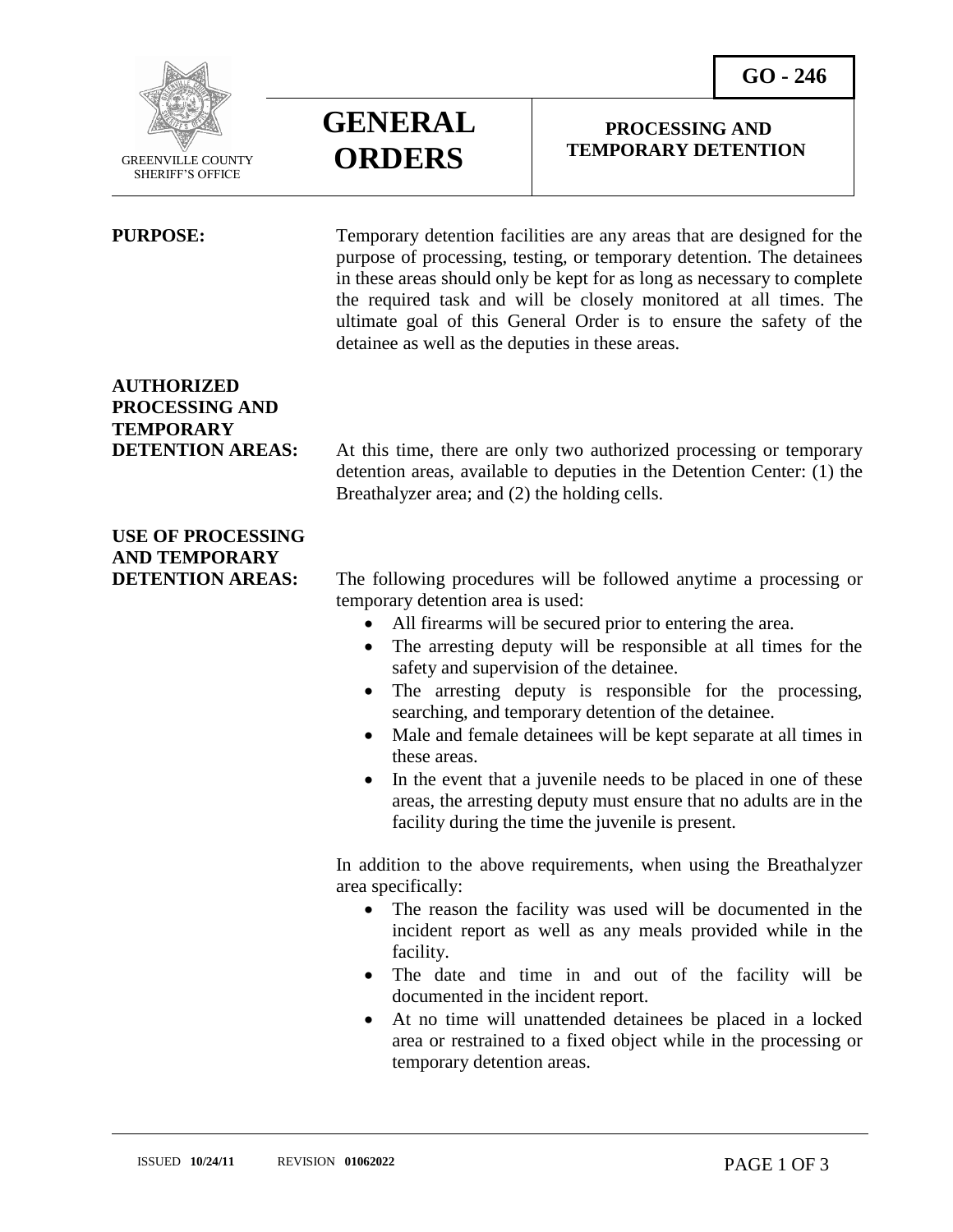j

## **INTAKE PROCESSING AND USE OF HOLDING**

**CELLS:** Whenever possible, deputies must complete a Temporary Law Enforcement Commitment form (which must list the suspect's charge), along with a Pre-Detention Checklist, and immediately turn the detainee over to the Detention Center staff in the intake area. The deputy will then complete any required paperwork applicable to the detainee (such as warrants, tickets, *etc.*). After said paperwork is completed, the deputy will then provide the Detention Center with an updated Temporary Law Enforcement Commitment form, to include any new warrant or ticket numbers.

> Holding cells should only be used in limited circumstances, namely when there is a backlog of intake processing. Anytime a detainee is in a holding cell, at least one deputy must be present and monitoring the holding cell(s). No detainee shall be left out of sight or unsupervised at any time while in the holding cells.

### **SECURITY CONCERNS FOR ALL PROCESSING AND TEMPORARY**

**DETENTION AREAS:** In all temporary detention areas, some detainees are a potential threat to themselves as well as to deputies. To ensure the safety of all, the following guidelines will be adhered to:

- No detainee will be left out of sight or unsupervised at any time while in the processing or temporary detention area to prevent escape;
- Only deputies that have a legitimate need to access the area or the detainee will be authorized to enter the facility;

Processing or temporary detention areas will be equipped with a panic or duress alarm as well as video and/or audio monitoring for officer safety.

The use or possession of any ignition source in the processing or temporary detention areas is prohibited. These areas will have a posted fire evacuation plan as well as be equipped with fire suppression equipment.

Processing and temporary detention areas will be well lit and access to restrooms and water will be in or near these areas.